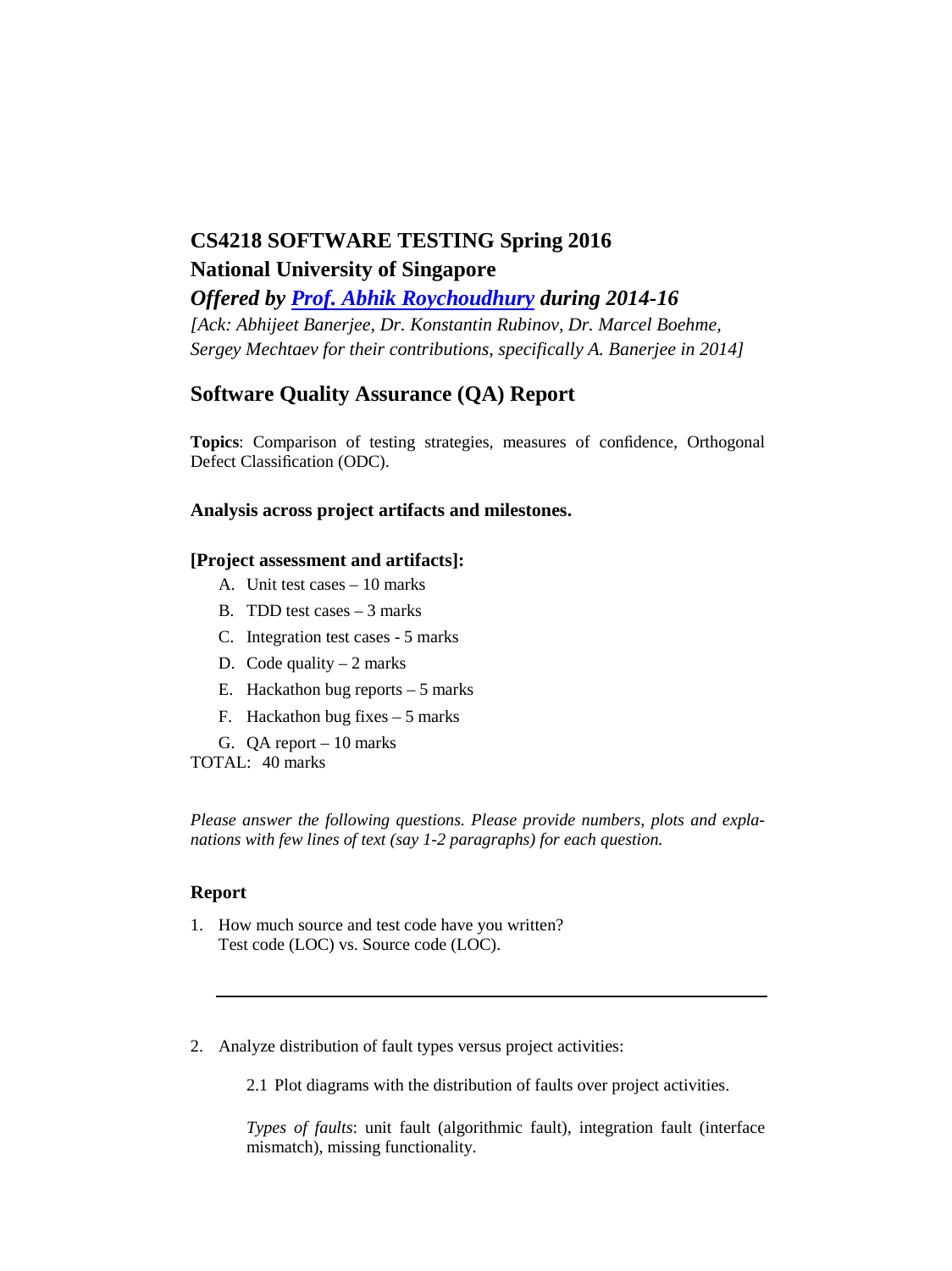*Activity*: requirements review, unit testing, integration testing, hackathon, coverage analysis.

Each diagram will have a number of faults for a given fault type vs. different activities.

Discuss what activities discovered the most faults. Discuss whether the distribution of fault types matches your expectations.

2.2. Plot a diagram for distribution of faults found in basic functionality (old code) during activities on adding extended functionality (new code):

*Activity*: integration testing, hackathon, coverage analysis.

Discuss whether the distribution of fault types matches your expectations.

2.3. Analyze bugs found in your project according to their type.

Analyze and plot a distribution of *causes* for the faults discovered by Hackathon activity.

Analyze and plot a distribution of *causes* for the faults discovered by Randoop.

*Causes*: Error in constants; Error in identifiers; Error in arithmetic (+,-), or relational operators  $\langle \langle , \rangle$ : Error in logical operators; Localized error in control flow (for instance, mixing up the logic of if-then-else nesting); Major errors (for instance, 'unhandled exceptions that cause application to stop').

Is it true that faults tend to accumulate in a few modules?

Is it true that some classes of faults predominate? Which ones?

- requirements analysis %
- coding %
- test development %
- test execution %
- •

<sup>3.</sup> Provide estimates on the time that you spent on different activities (percentage of total project time):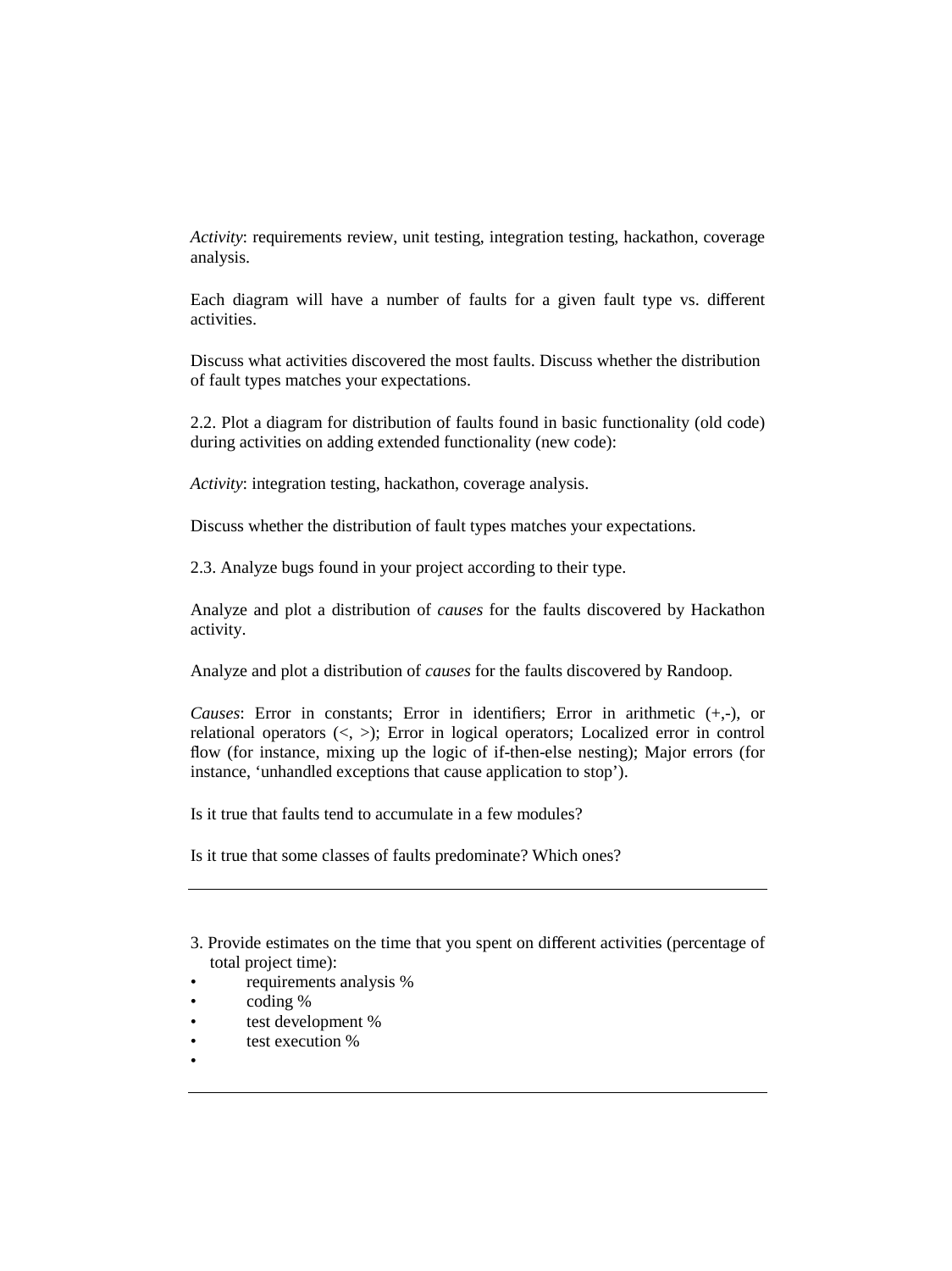4. Test-driven Development (TDD) vs. Requirements-driven Development

What are advantages and disadvantages of both based on your project experience?

5. Do coverage metrics correspond to your estimations of code quality?

In particular, what 10% of classes achieved the most branch coverage? How do they compare to the 10% least covered classes?

Provide your opinion on whether the most covered classes are of the highest quality. If not, why?

6. What testing activities triggered you to change the design of your code? Did integration testing help you to discover design problems?

7. Automated test case generation: did automatically generated test cases (using Randoop) help you to find new bugs?

Compare manual effort for writing a single unit test case vs. generating and analyzing results of an automatically generated one(s).

8. Hackathon experience: did test cases generated by the other team for your project helped you to improve its quality?

9. Debugging experience: What kind of automation would be most useful over and above the Eclipse debugger you used -specifically for the bugs/debugging you encountered in the CS4218 project?

Would you change any coding or testing practices based on the bugs/debugging you encountered in the CS4218 project?